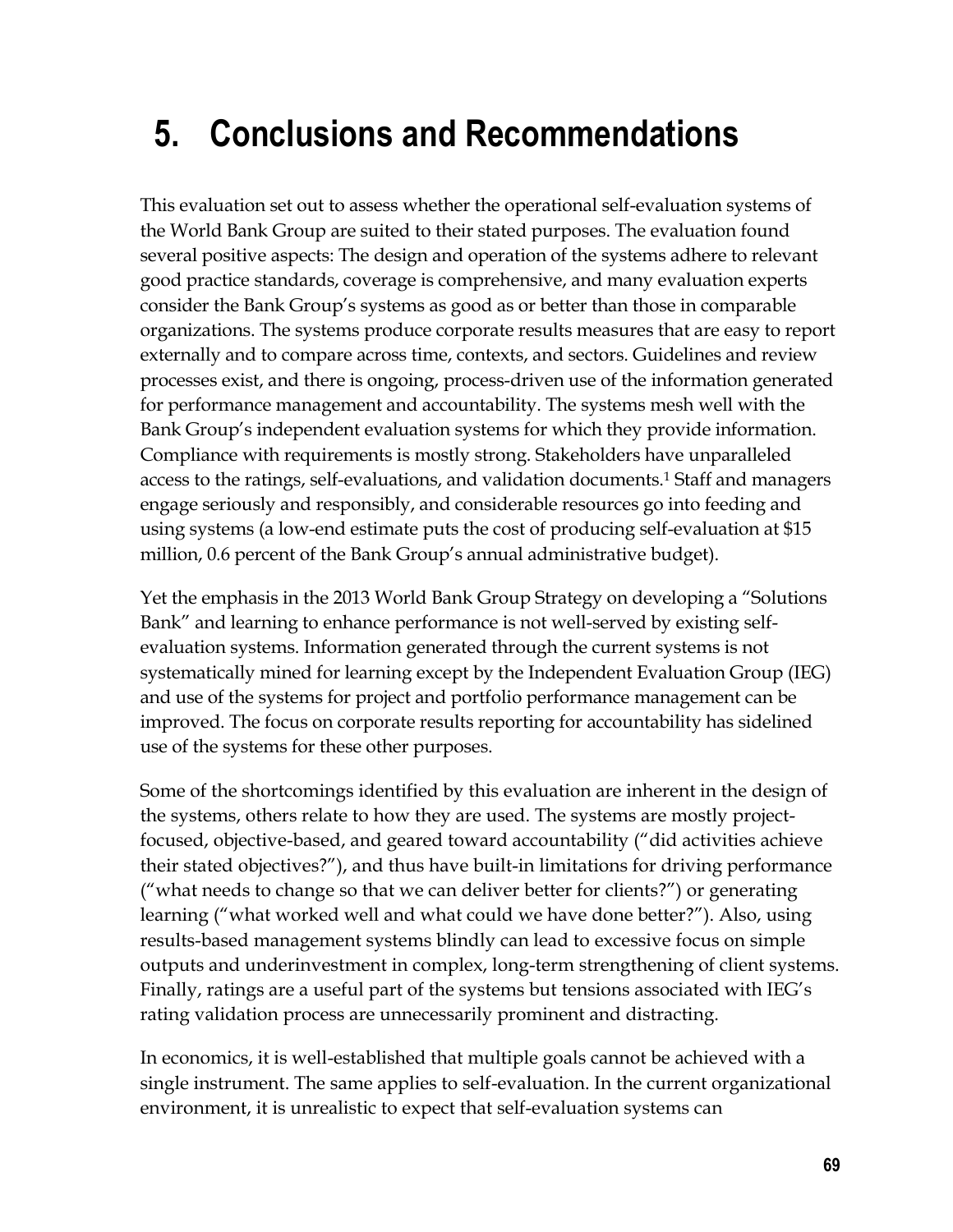simultaneously and fully deliver on performance management, robust measurement of results for accountability, and learning. There are trade-offs among these objectives that have been insufficiently recognized and, in practice, the main thrust has been on results measurement for external reporting.

# **Evolution of the Self-Evaluation Systems**

The Bank Group has not had a coherent approach to how, how often, and in what direction systems ought to evolve. Several documents establish the current expectations for the systems as encompassing support for performance management, accountability and rigorous measurement of results, and learning, but no single document sets out guiding principles or priorities. The 2013 Strategy adds an ambition of linking evaluation to the institution's twin goals, which are yet to be achieved. The International Finance Corporation (IFC) has expressed a desire to reform its monitoring and evaluation (M&E) system to better meet its learning and business needs but reconciling this with the reporting and accountability functions provided by the existing systems proved contentious. The Bank has simplified the Implementation Status and Results Report (ISR), whereas the most recent major change to the Implementation Completion Report (ICR) was in 2006.

There has been talk about integrating the diverse results measurement systems in place across the Bank Group institutions and product lines. Doing so would be misguided. Already, corporate results reporting overshadows other purposes so that information from systems is less useful and less used for performance management and learning. Different product lines differ in their information needs and, to be relevant and useful, systems should respond to these needs in the first place. Also, the International Development Association (IDA) needs an IDA-specific results framework for demonstrating its results.

# **Mapping Behaviors and Incentives**

Key groups of people engage with the systems in ways that are fueled by a compliance mindset more than a learning mindset. Levels of frustration and mistrust are high, and many perceive systems to add little value. The systems map (figure 5.1) illustrates in three loops the ways in which behaviors and incentives for staff and managers constrain the usefulness of the systems:<sup>2</sup>

 There is excessive focus on ratings in how the systems are used, exacerbated by a competitive organizational culture. This can make staff focus on avoiding negative ratings and disconnect and can limit candor and lead to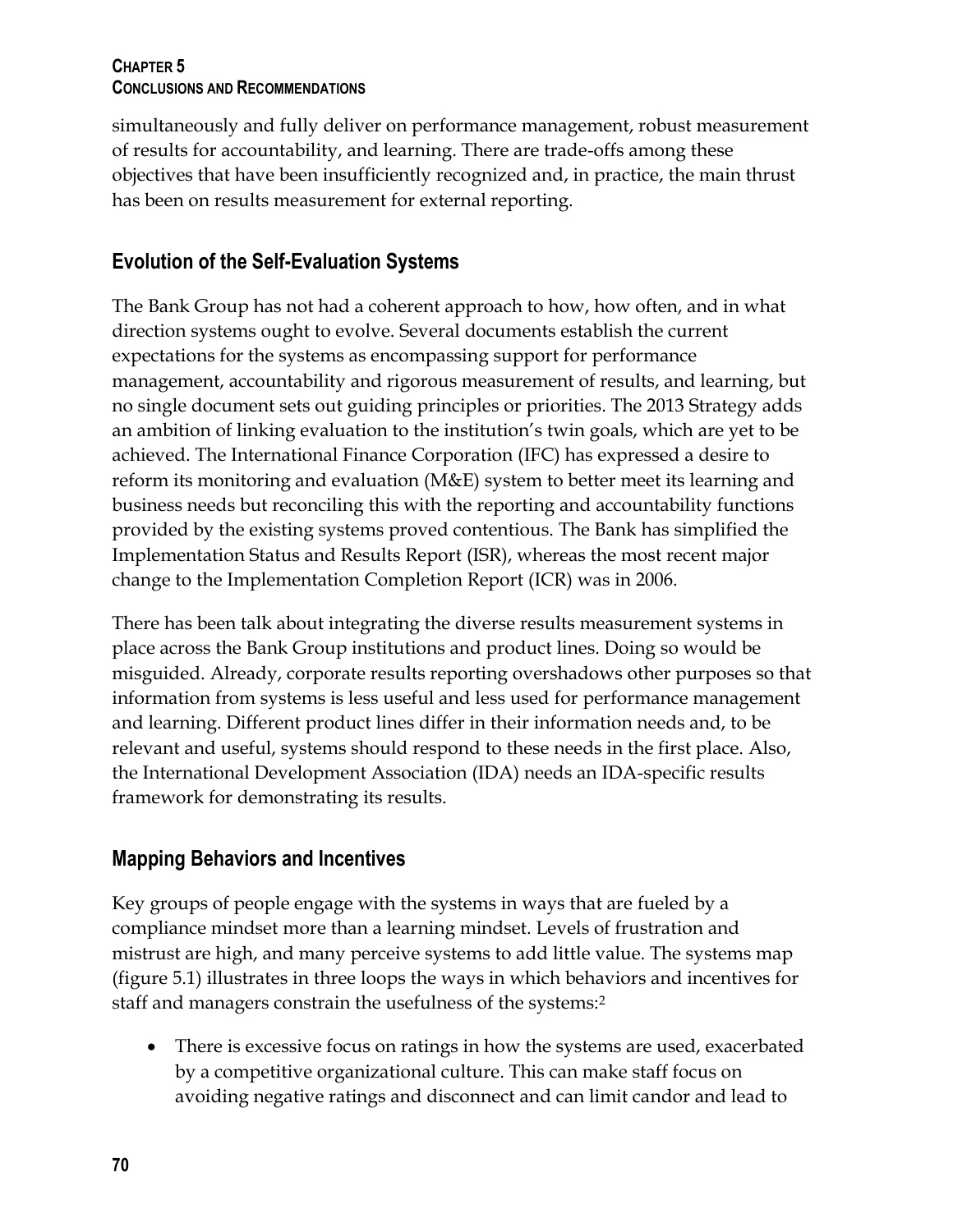attempts at "gaming the process," making results reporting less than fully accurate (first loop).

- Attention to volume overshadows attention to results. The push for new deals, lending, and disbursements displaces incentives to invest in M&E and, without good data, systems create little value and are only partially used for project performance management. Thus, many managerial tasks rely on other data and occur outside the systems (second loop).
- The perceived value of the knowledge created is low, too many risks and failures are hidden, safe spaces to learn from failure are missing, lessons and knowledge are not mined, and systems therefore create little organizational learning (third loop).



Interactions with systems need to more often trigger reflection, course correction, and learning and less often trigger frustration and mechanical reporting. The user experience for staff must improve (box 5.1). Interview respondents from across the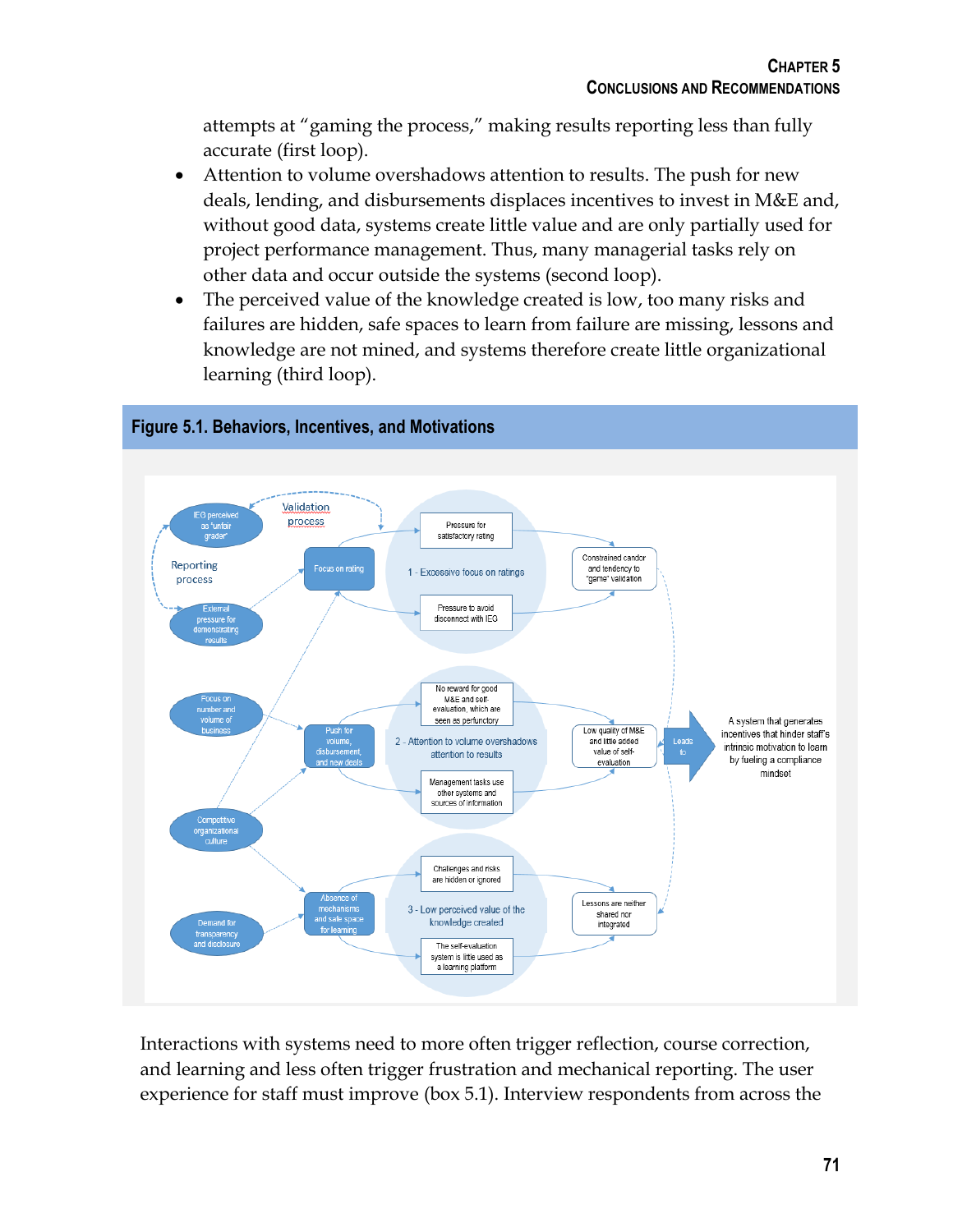Bank Group characterized the self-evaluation processes as an elaborate architecture to "feed the bureaucratic beast" with data that add little value. Staff did not understand how management and the Board use information produced by the systems. Consistent with the external panel review of IEG (see box 3.4), people who were interviewed or participated in focus groups were eager for reform that, in their view, should not result in additional work pressure and complexity and needed to address incentives. As one manager said: "Self-evaluations are only as good as the intention, candor, and use to which they are put. Systems may change at the margin, but unless signals and other factors change, not much will improve."

Staff is not the only group for whom systems fail to produce much value. The main focus is on the Board, donors, senior management, and arguably IEG, to some extent at the expense of other stakeholders, particularly governments, implementing agencies, firms, and even beneficiaries and citizens. In some cases these stakeholders do not find the value they are looking for and instead find the systems to be burdensome, bureaucratic, and irrelevant. It may not be possible for the Bank Group to realize all of the potential value for all potential stakeholders, but systems need to produce value to the primary beneficiaries of the "Solutions Bank," and to the team and line management where the need for learning arguably is strongest.

Many staff are intrinsically motivated to help clients deliver results, and value working toward improvement and learning, but managerial signals and organizational habits distract. IEG's report *Learning* and *Results in World Bank Operations: Toward a New Learning Strategy* suggests that the Bank needs a fresh approach to learning and knowledge sharing, one that that affords sufficient weight to behavioral drivers, to rigorous measurement of results so that meaningful learning can take place, and to achieving results so that learning for learning's sake is avoided. Both this evaluation and IEG's two evaluations on Bank learning call for wide-ranging changes to deep-rooted organizational habits. How should such reforms be designed? This evaluation was not able to identify any comparable organization with clearly better systems that could be imitated. The four user-centric design workshops conducted as part of this evaluation indicate that reforms will be hard to design because many different systems are intertwined, stakeholders have conflicting needs, and, for people deeply familiar with existing systems, it is hard to visualize what highly functioning systems look like.

#### **Box 5-1. Applying User-Centric Analysis to Understanding Self-Evaluation**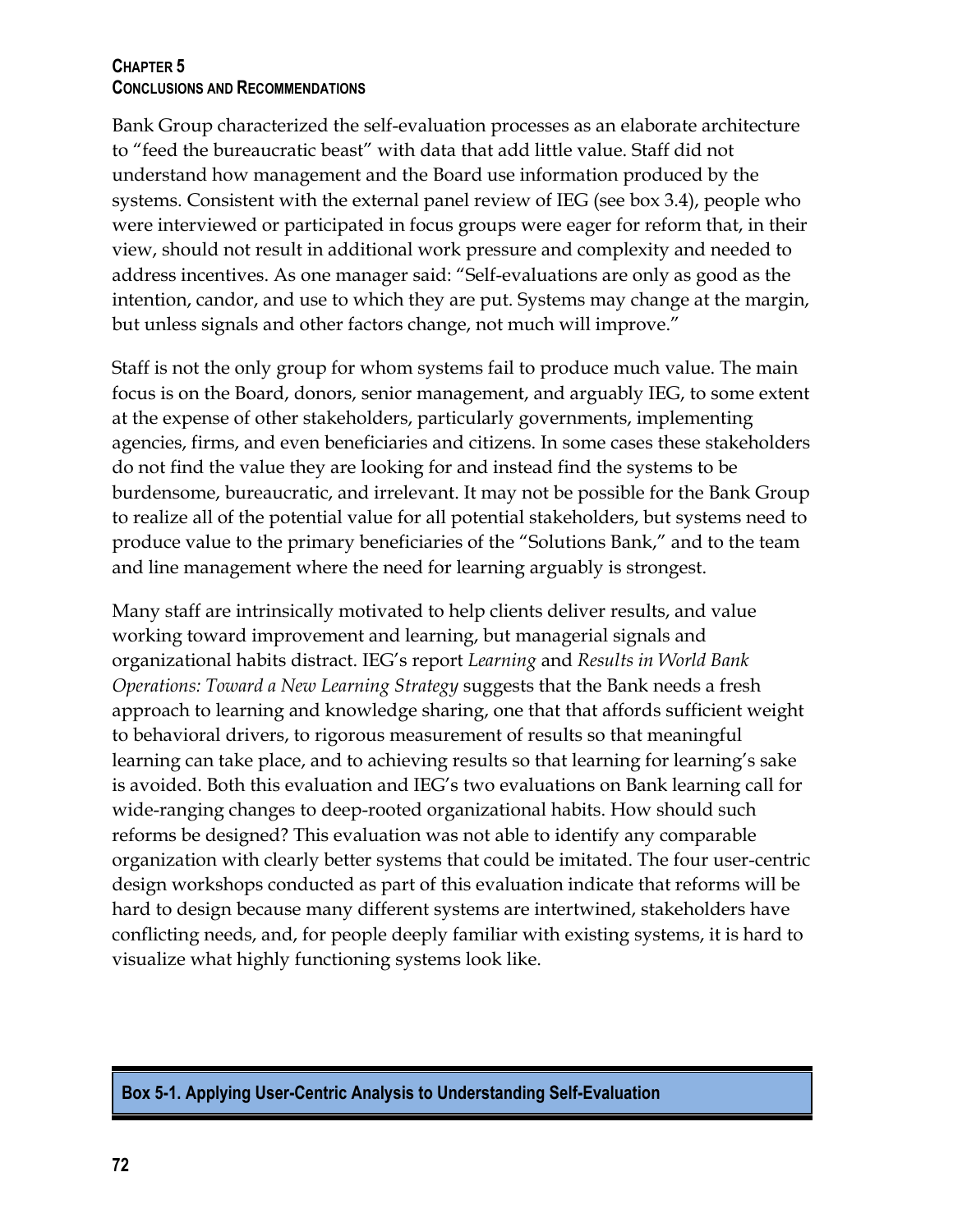User centric analysis offers several important and additional insights into the practice of selfevaluation more generally, and into the challenges specific to the World Bank Group's selfevaluation systems. User-centric analysis considers "usability" as a sub-set of the user experience. Usability describes the extent to which a system, product, or service can be deployed by specified users to achieve specified goals with effectiveness, efficiency, and satisfaction.

Unique to user-centric analysis is the dimension of "satisfaction." The "nudge team" of the United Kingdom has proposed four dimensions for user satisfaction—"easy," "attractive," "social," and "timely" (EAST).

Do the World Bank Group's self-evaluation systems offer "user satisfaction"? There are two kinds of users—those users that feed the system and those users that look to finding the ratings or the records to offer a realistic description of the past. Neither user experience appears to be anywhere close to being easy, attractive, social, or timely:

| <b>Usability Dimensions</b>                        | User Experience: Feeding the<br>systems                                                                                           | User Experience: Taking ratings,<br>records, and lessons from the<br>systems                                                      |
|----------------------------------------------------|-----------------------------------------------------------------------------------------------------------------------------------|-----------------------------------------------------------------------------------------------------------------------------------|
| Effectiveness                                      | Users do not trust the system<br>overall                                                                                          | Data and lessons are not<br>consistently of high quality<br>and systems do not serve well<br>the "Solutions Bank"                 |
| Efficiency                                         | Users find the data input<br>experience costly in terms of<br>time. Templates do not<br>support efficient recording of<br>lessons | Efficient for using the ratings<br>for corporate performance<br>reporting. Inefficient for using<br>records for learning purposes |
| Satisfaction (easy, attractive,<br>social, timely) | Users find feeding the system<br>a lonely and unsatisfying<br>experience with little if any<br>personal rewards                   | Users describe the process on<br>a range between "time<br>consuming" to a "waste of<br>time"                                      |

In interviews with users, dissatisfaction was the dominant theme and few if any cited positive attributes to their actual experience with systems. There was a lack of trust and little sense that systems provide a service to the user. Positive aspects named, if any, pertained more to the overall function of having accountability, which is needed, and not to the actual experience.

*Source: IEG.*

# **Unleashing the Potential of Self-Evaluation**

Staff and management perceive IEG's validation function as yet another obstacle to overcome and many staff erroneously believe IEG to be the "owner" of systems that, in fact, are owned by management. Yet because IEG has worked collaboratively with management over the years in designing, maintaining, evolving, and refining systems, the current state of affairs is a shared responsibility between management, IEG, and to some extent the Board on whose behalf IEG conducts validations.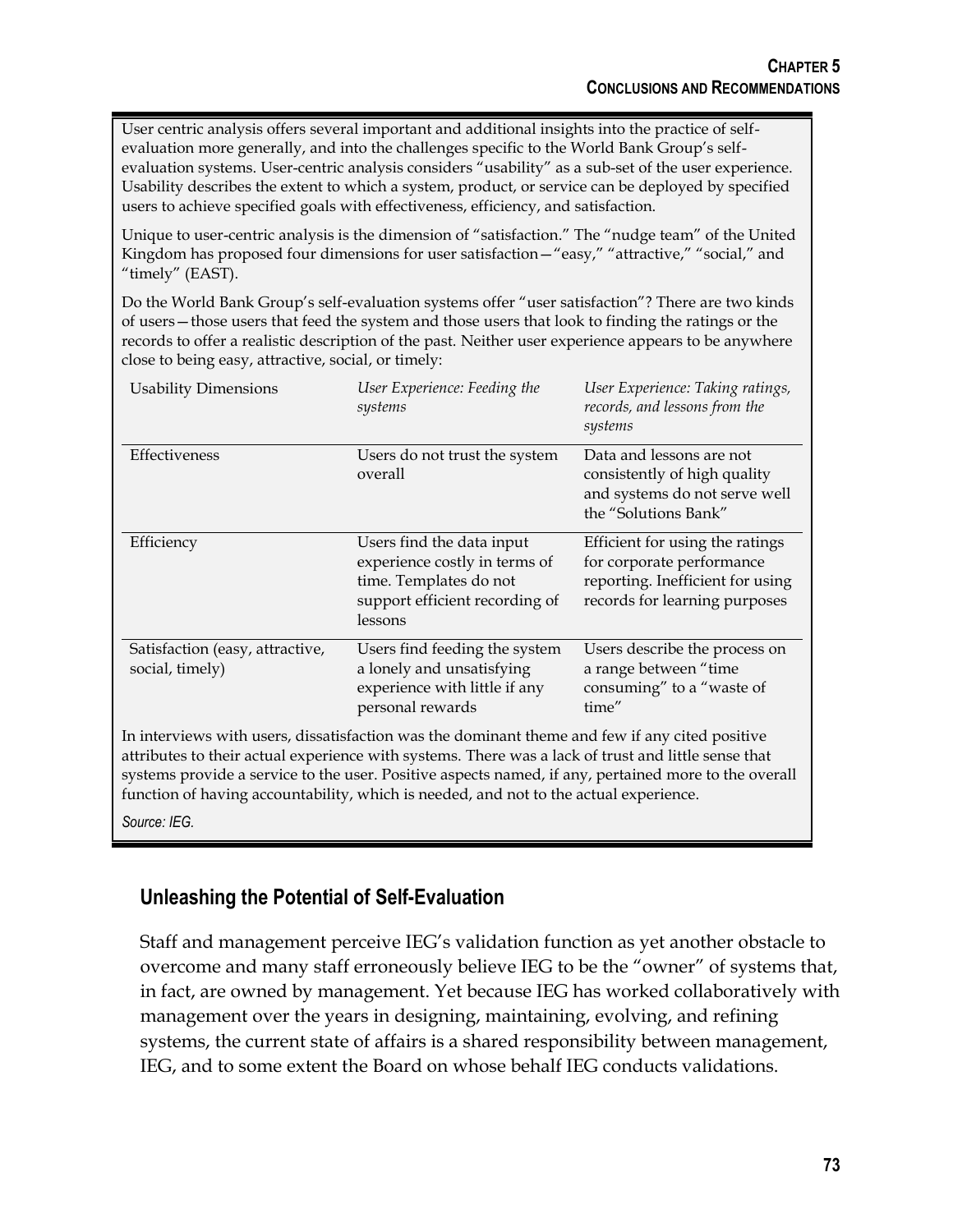Realizing the potential of self-evaluation to support the Bank Group's strategy and the twin goals will require greater clarity and better balance between accountability, performance management, and learning objectives. The accountability function of mandatory self-evaluation is essential and should not be sacrificed, so when reforming systems, options to enhance learning should be explored while maintaining the accountability function. There is a need to work toward a more learning-oriented culture where users trust systems and have dramatically more positive experiences interacting with them.

## **Recommendations**

This evaluation identifies three broad causes of misaligned incentives for writing and using self-evaluations (illustrated in the three loops in figure 5.1): (1) excessive focus on ratings, (2) attention to volume that overshadows attention to results, and (3) low perceived value of the knowledge created. The evaluation proposes five recommendations to address these issues.

## **First Loop: Excessive Focus on Ratings**

The planned reform of the ICR process, template, and guidelines is an opportunity to correct the incentives and signals surrounding self-evaluation, building on the heightened attention that management has started to pay to results frameworks. Staff perceive that the prevailing interpretation of the IEG/OPSC harmonized objectives-based approach to rating and validating ICRs limits the appetite for innovation and causes inflexibility for project management. Adaptability can be promoted through increased flexibility in project design that minimizes the need to amend legal agreements as well as through simplified Bank and client restructuring procedures. There is a need to promote more constructive interactions between IEG and operational departments over project validations without losing sight of IEG's accountability function. Something that would help with this would be a mechanism to flag up when unsuccessful outcomes are caused by major shocks outside the control of the Bank such as, for example, disasters, conflict, and economic crises. The harmonized ICR rating and validation guidelines give insufficient attention to beneficiaries' views and to unintended positive and negative consequences.

**Recommendation 1: Reform the ICR system and its validation to make it more compatible with innovation and course corrections.** As the report explains, project teams should be able to change course faster and more often. The ICR system should better account for unintended positive and negative outcomes, beneficiaries'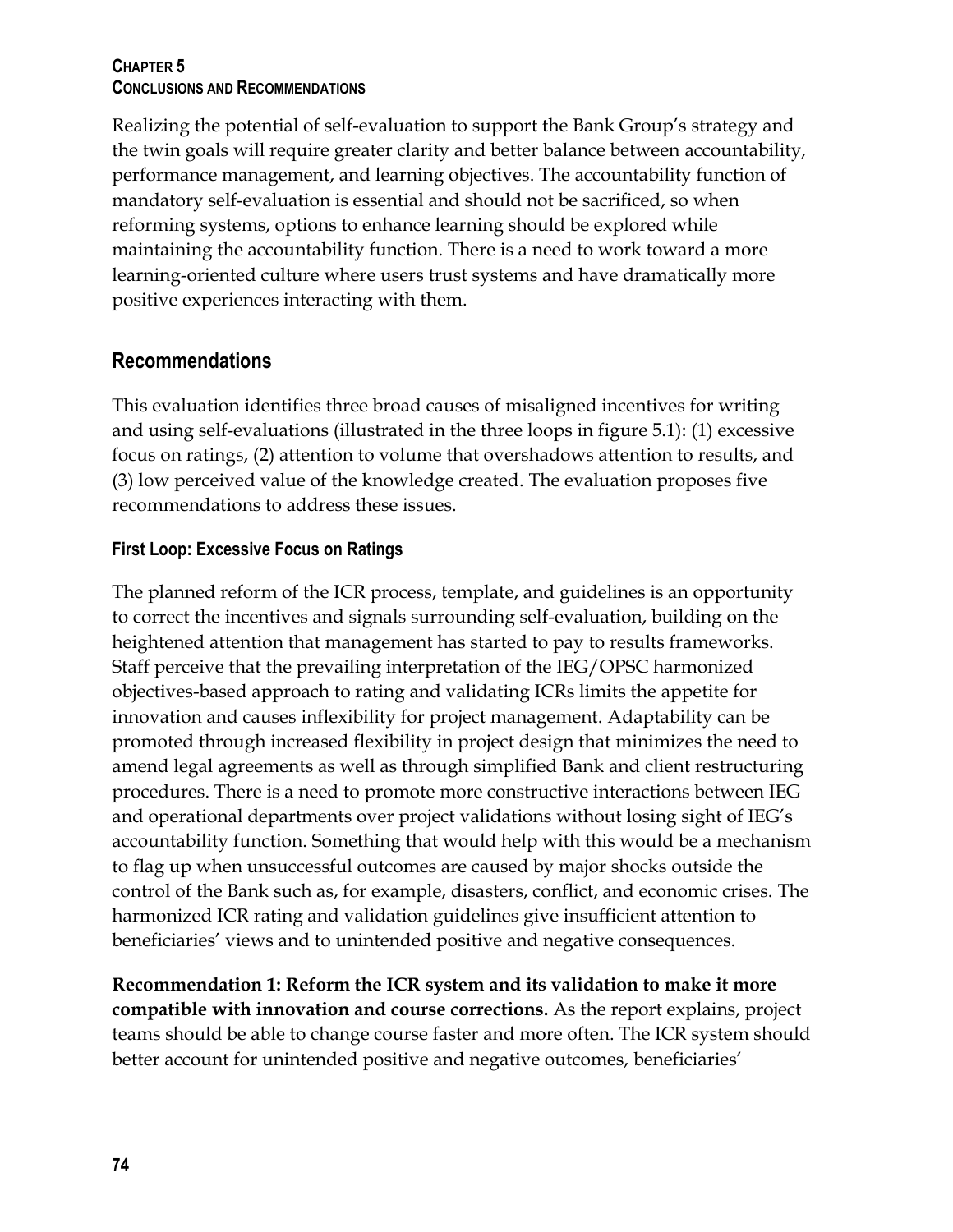perspectives, and unforeseeable shocks in how results are measured and projects are rated (applies to the World Bank and to IEG's role in validation).

Measuring and rating project outcomes at closing against objectives stated at design years earlier has become a source of tension and perceived rigidity, given that the quality assurance of results frameworks at the time of project design is insufficient and that the options of restructuring and adaptive project management have not taken root.

**Recommendation 2: Help staff understand that project objectives pertaining to innovating, piloting, and testing are feasible and that projects with such objectives are rated appropriately, provided the project development objective and indicators are set in the right way** (applies to World Bank and IFC, with implications for IEG).

### **Second Loop: Attention to Volume Sometimes Overshadows Results**

Demand from the Bank Group Board and management for knowledge and evidence to enhance development effectiveness has not been matched by a corporate learning culture. Managerial signals emphasize business volume more than they do results, performance, and good self-evaluation; tensions over ratings and disconnects distract from learning; and there is room to more consistently infuse existing learning, strategic, and planning processes with evaluative evidence. The Board has a role also to reinforce these signals.

**Recommendation 3: Strengthen rewards and leadership signals at all levels of the organization to reinforce the importance of self-evaluation.** For example, this can be done by promoting use of the knowledge generated from self-evaluations by teams, practices, and senior management, and by balancing the current excessive focus on outcome ratings and disconnects with more deliberative use of monitoring and self-evaluation information by teams and managers (applies to World Bank and IFC).

Identification of problems and solutions could be strengthened by having more reliable monitoring data and using that data more consistently in safe space deliberative meetings aimed at identifying and discussing problems. The M&E systems that generate the underlying evidence for results have long-standing shortcomings, despite various initiatives to strengthen M&E and results orientation. Strengthening M&E is especially important for projects with new or innovative designs and will also require building client M&E capacity in collaboration with partners.